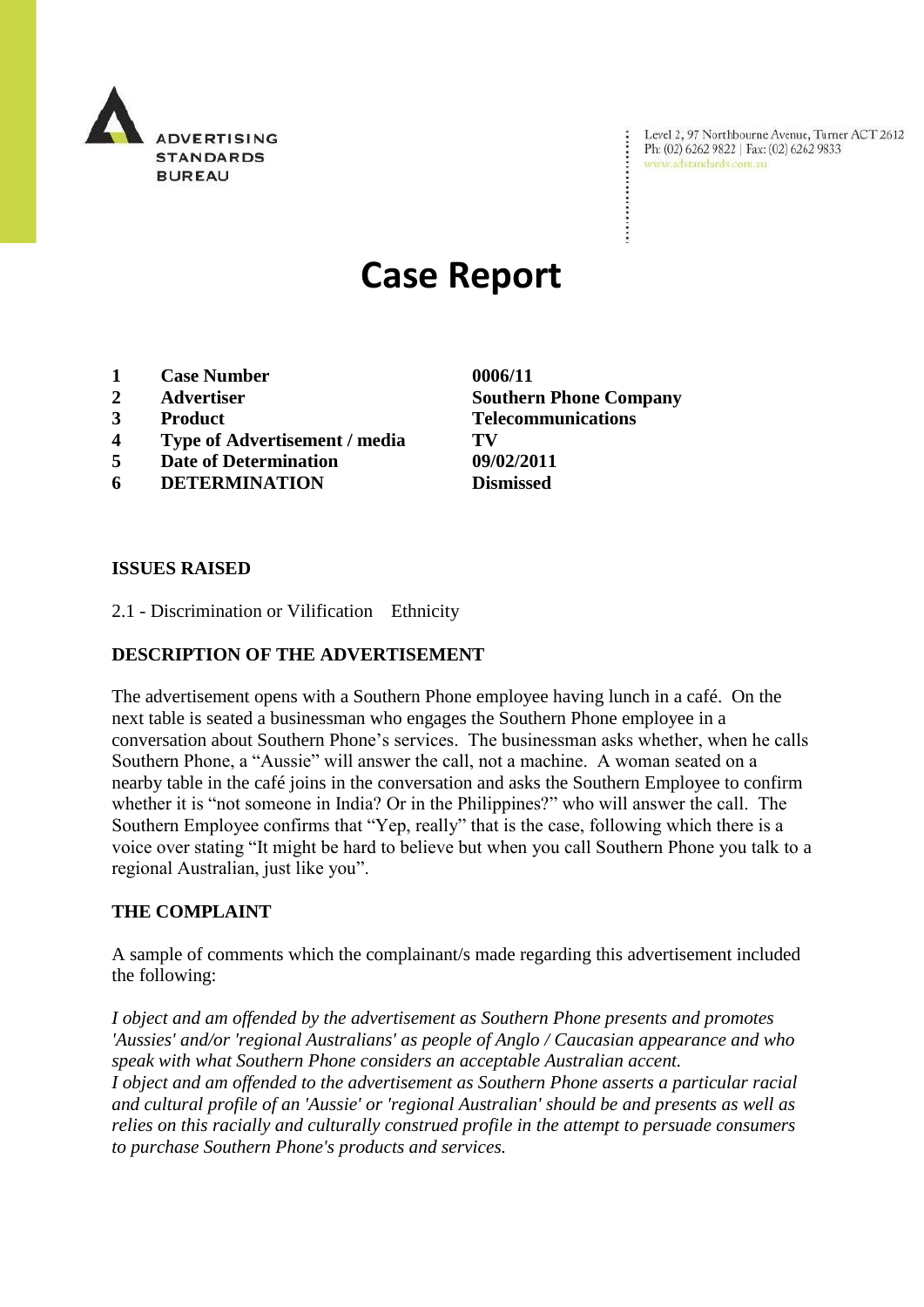*The advertisement, as representative of Southern Phone, also leads me to believe that Southern Phone would only employ people who speak with the company's perception of what a mainstream Australian accent would be.* 

#### **THE ADVERTISER'S RESPONSE**

Comments which the advertiser made in response to the complainant/s regarding this advertisement include the following:

*The nature of the Complaint is that the TVC presents "Aussies" or "regional Australians" as people of Anglo/Caucasian appearance and discriminates against those that do not speak with a "mainstream" Australian accent. The Complaint objects to Southern Phone's apparent reliance on a racially and culturally constructed profile in order to persuade regional Australians to purchase Southern Phone's goods and services. We have considered the Complaint thoroughly and do not believe that there is any basis for the Complaint having regard to section 2 the Code. The TVC was not intended to be racist or portray a stereotype of an "Aussie" or a "regional Australian"; rather, the TVC's intention* 

*was to advocate that Southern Phone provides local customer assistance to regional Australians. The advertisement simply alludes to a common frustration felt by many people at having service calls answers by international call centre operators. Southern Phone maintains that this is not racist in breach of section 2.1 of the Code.*

*Section 2.1 of the Code requires that advertisements shall not portray people or depict material in a way that discriminates or vilifies a person or section of the community on account of race or ethnicity.*

*We note that two similar complaints have been received in relation to reference to foreign call centres in television advertisements. The first is complaint reference number 113/06. This advertisement for RAA Insurance involved a man in a café recounting his experience of reporting details of a car accident to an Indian call centre. The accident happened near a local deli and there ensued confusion because the call centre operator was working in New Delhi. The man made a joke that the call centre operator told him that they must "catch up for a curry and a pappadum" (spoken in an Indian accent). The man then asked the café owner "Trev, whatever happened to talking to a local?" and the message on the screen read "Trust RAA Insurance to let you talk to a local". The complainant in that case was concerned that the advertisement was degrading of India. In that case the Board (in a split decision) decided that the advertisement did have racist undertones and that it breached section 2.1 of the Code.*

*We consider that that the advertisement the subject of complaint reference number 113/06 is distinguishable from the Southern Phone TVC the subject of the Complaint in the present case. First, the Southern Phone TVC does not specifically target a particular racial group. The lady in the café asks the Southern Phone employee whether her call will be answered by "someone" in India or the Philippines, not an Indian or a Filipino. Second, unlike the advertisement the subject of complaint reference number 113/06, there is no mocking adoption of a foreign accent, nor reference to a specific stereotype such as a "curry and a pappadum". Third, we emphasise that this decision of the Board was split. We adopt the words of some members of the Board in that case, that the Southern Phone advertisement is*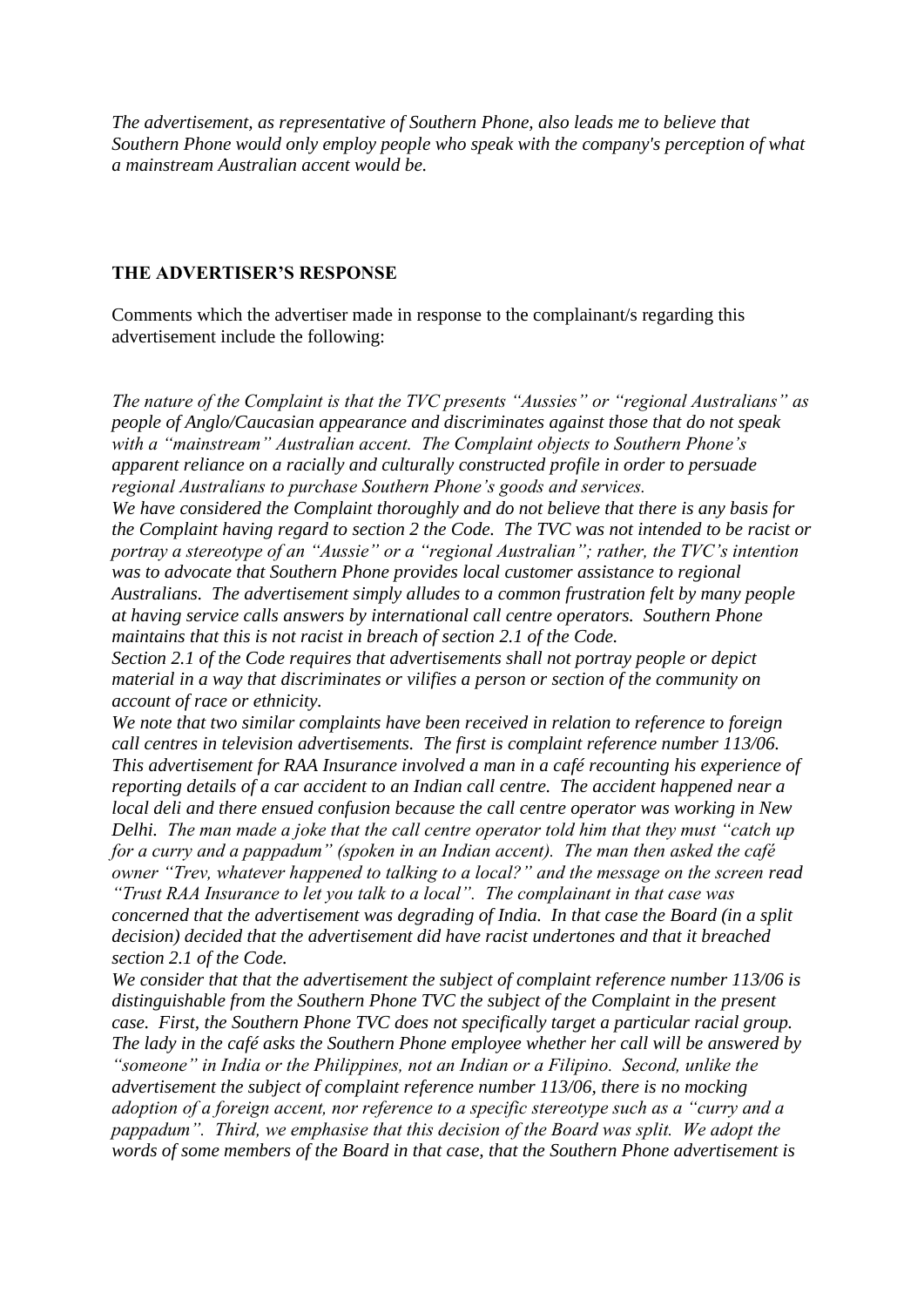*not racist and simply is drawing upon a common frustration felt by many Australians at having service calls answered by overseas call centres.*

*The second similar complaint was complaint reference number 118/07. This radio advertisement was also for a telecommunications company, Soul Australia, featuring a man complaining about "bloody call centres in India", expressing annoyance that Indian call centre operators did not know what "budgie smugglers" were or what "don't come the raw prawn" meant. It concluded with the statement "Thank God for Soul. Their call centre's in Australia…" The Board dismissed this complaint. The Board considered that the message of the advertisement was that customers would be better-served by local call centres than overseas call centres and that this message was not inherently racist. The Board said that there was no specific criticism of Indian call centres.* 

*That is precisely the case with the Southern Phone TVC. The TVC is simply advocating that Southern Phone's customers will receive good quality service because their inquiries will be answered by local regional Australians. The advertisement does not specifically criticise India or the Philippines but simply uses those countries as metaphors for the common assumption among Australians that they receive poorer service standards from service centres overseas. This assumption is not inherently racist and we do not consider it in breach of section 2.1 of the Code.*

*We do not agree with the Complaint that the Southern Phone TVC necessarily promotes "Aussies" and/or "regional Australians" as people of Anglo/Caucasian appearance and who speak with "an acceptable Australian accent". There is no such implication. Rather the point of the advertisement is that Southern Phone employees are located in regional Australia, not overseas. There is no reference to a particular preferred racial or cultural profile of an "Aussie"; rather the focus is on the fact that a customer of Southern Phone will speak to a real person located in regional Australia. This does not offend section 2.1 of the Code.*

## **THE DETERMINATION**

The Advertising Standards Board ("Board") considered whether this advertisement breaches section 2 of the Advertiser Code of Ethics (the "Code").

The Board noted the complainants' concerns that the advertisement is offensive because it suggests only people of Anglo/Caucasian appearance with an acceptable Australian accent are Australian and only these people can work for the Southern Phone Company.

The Board reviewed the advertisement and noted the advertiser's response.

The Board considered whether the advertisement was in breach of section 2.1 of the Code. Section 2.1 of the Code states: "Advertising or Marketing Communications shall not portray people or depict material in a way which discriminates against or vilifies a person or section of the community on account of race, ethnicity…"

The Board noted the advertiser's response that the point of the advertisement is that Southern Phone employees are located in regional Australia, not oversees.